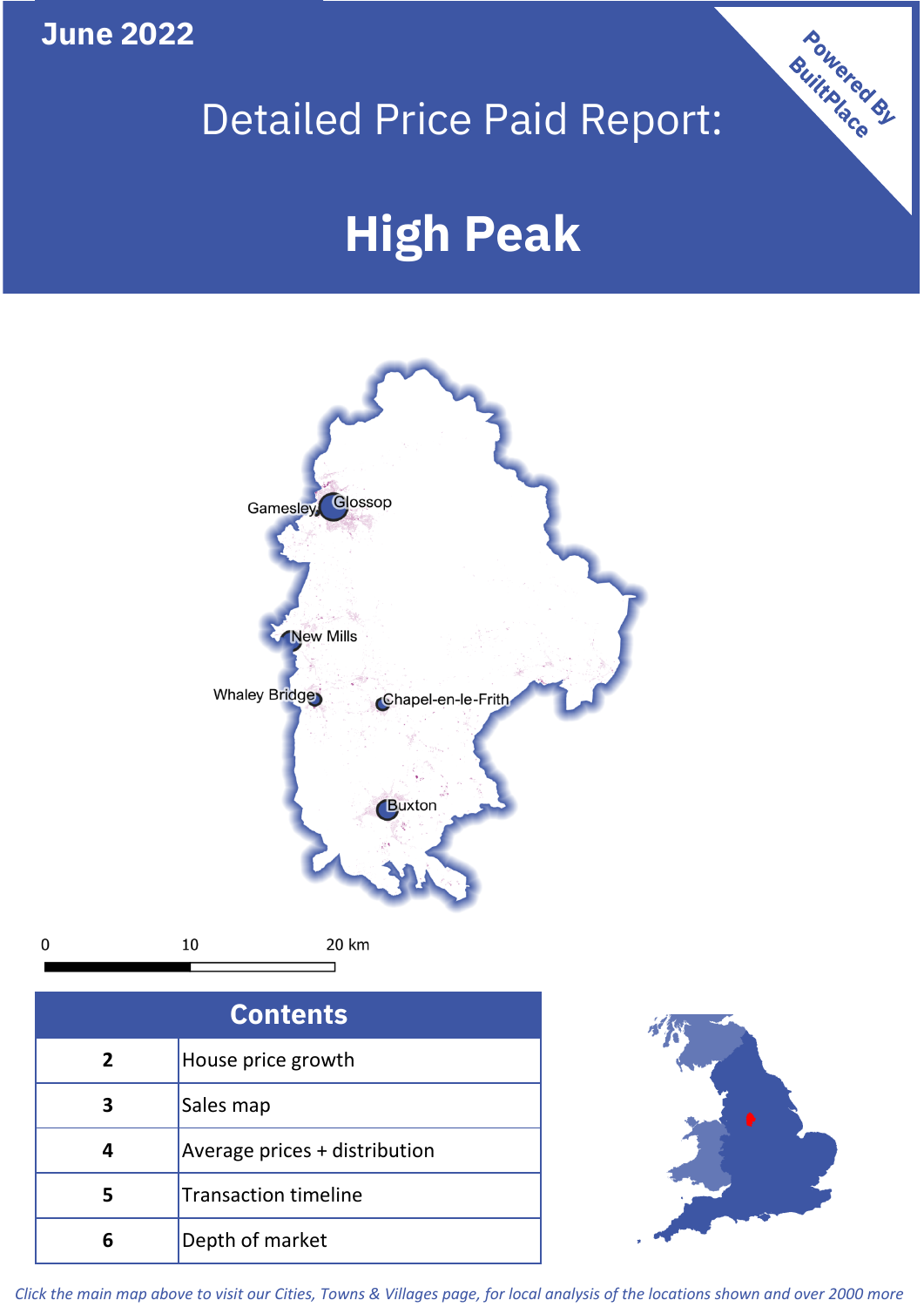#### **Headline Data**

|                     | <b>Current level</b> | 3 month  | <b>Annual</b> | 5 year  | 10 year |
|---------------------|----------------------|----------|---------------|---------|---------|
| <b>House prices</b> | £249,680             | 5.7%     | 12.2%         | 38.2%   | 63.2%   |
| <b>Transactions</b> | 1,519                | $-11.5%$ | 15.0%         | $-6.9%$ | 43.7%   |

# **House Price Growth (April 2022 data)**

#### *Annual Change in House Prices*



House prices in High Peak grew by 12.2% in the 12 months to April 2022 (based on 3-month smoothed data). By comparison national house prices grew by 10.7% and prices in the East Midlands grew by 11.6% over the same period.

High Peak house prices are now 42.5% above their previous peak in 2007, compared to +50.1% for the East Midlands and +52.9% across England.



#### *Year-To-Date Change in House Prices, December to April*

Local prices have grown by 6.1% in 2022 so far, compared to growth of 3.6% over the same period last year.

#### *Source: OS OpenData; UK House Price Index (Contains HM Land Registry data © Crown copyright)*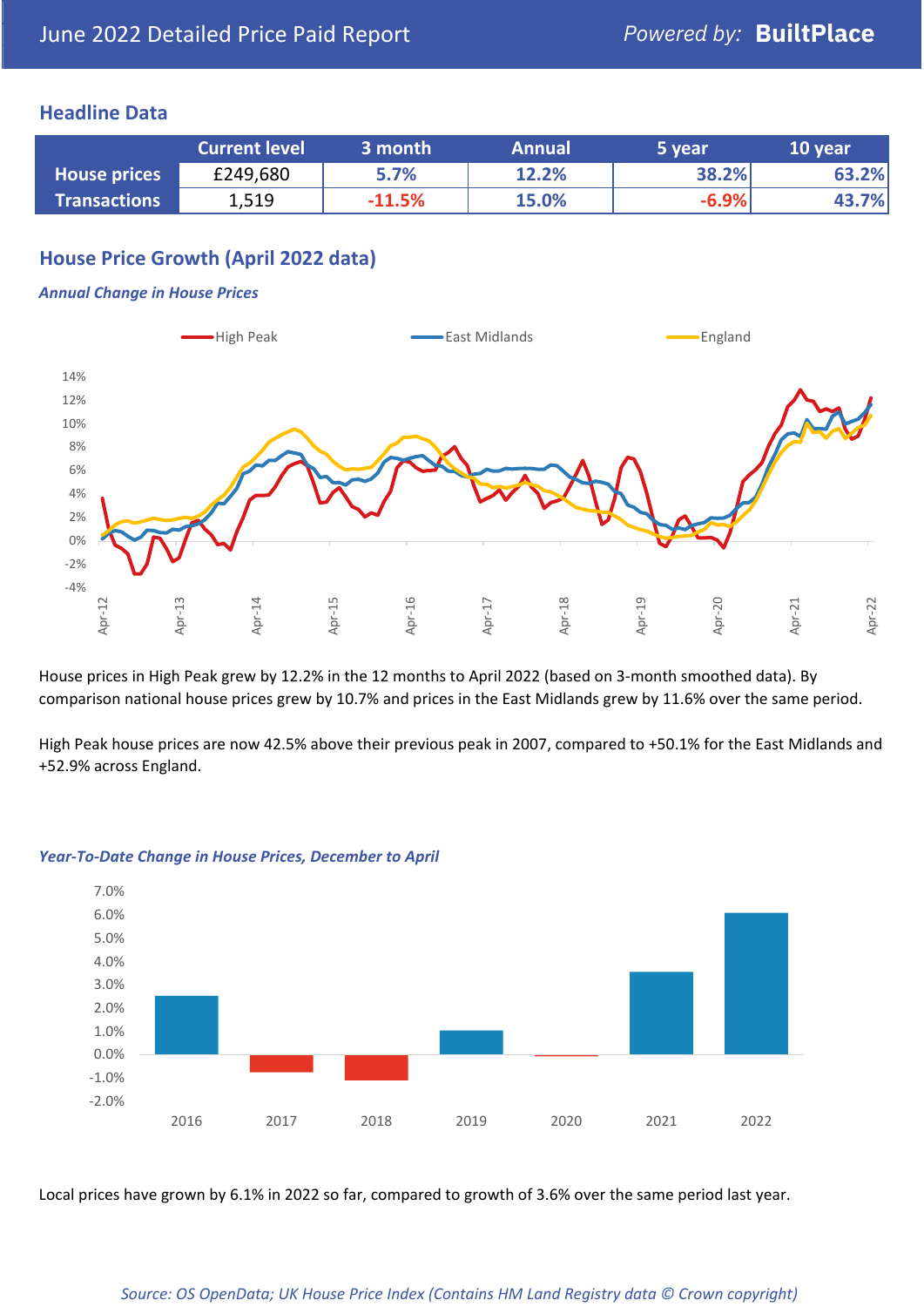# **House Price Map**

*12 months to April 2022*



*Each point is one postcode, coloured by the average value relative to all sales in this local authority (price bands are LA-specific quintiles).*

# **Map Key**

| Min      | Max      |                            |
|----------|----------|----------------------------|
| Up to    | £147,000 | 1st quintile / lowest 20%  |
| £147,000 | £187,000 | 2nd quintile               |
| £187,000 | £234,000 | 3rd quintile               |
| £234,000 | £317,000 | 4th quintile               |
| £317,000 | and over | 5th quintile / highest 20% |

*Source: OS OpenData; UK House Price Index (Contains HM Land Registry data © Crown copyright)*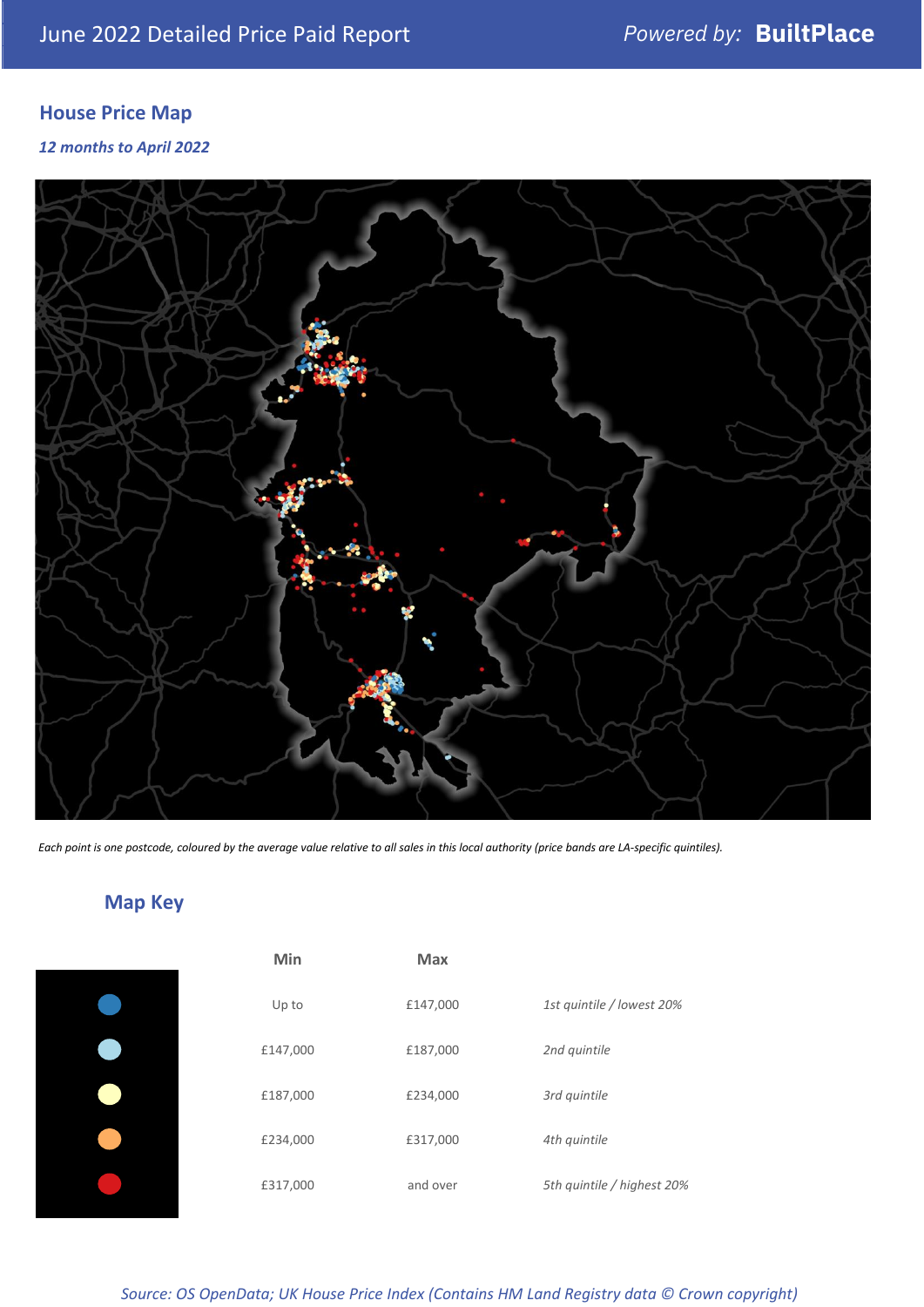# **Average House Price by Property Type**

#### *12 months to April 2022*



|                 | <b>New</b> | <b>Second hand</b> |  |  |
|-----------------|------------|--------------------|--|--|
| <b>Flat</b>     | £110,417   | £153,753           |  |  |
| <b>Terraced</b> | £172,112   | £194,314           |  |  |
| Semi-detached   | £233,095   | £245,089           |  |  |
| <b>Detached</b> | £266,745   | £411,663           |  |  |

### **House Price Distribution by Year**

*All properties, by price band and calendar year (2020 = year to date)*

|                    | 1997 | 2002 | 2007 | 2012 | 2017 | 2019 | 2020 |
|--------------------|------|------|------|------|------|------|------|
| <b>Under £100k</b> | 86%  | 58%  | 10%  | 20%  | 8%   | 4%   | 4%   |
| £100-200k          | 14%  | 34%  | 60%  | 53%  | 51%  | 43%  | 37%  |
| E200-300k          | 1%   | 6%   | 20%  | 18%  | 27%  | 29%  | 39%  |
| £300-400k          | 0%   | 1%   | 6%   | 5%   | 9%   | 13%  | 12%  |
| £400-500k          | 0%   | 0%   | 3%   | 3%   | 3%   | 6%   | 4%   |
| <b>£500k-1m</b>    | 0%   | 0%   | 1%   | 1%   | 2%   | 6%   | 4%   |
| £1-2m              | 0%   | 0%   | 0%   | 0%   | 0%   | 0%   | 0%   |
| <b>Over £2m</b>    | 0%   | 0%   | 0%   | 0%   | 0%   | 0%   | 0%   |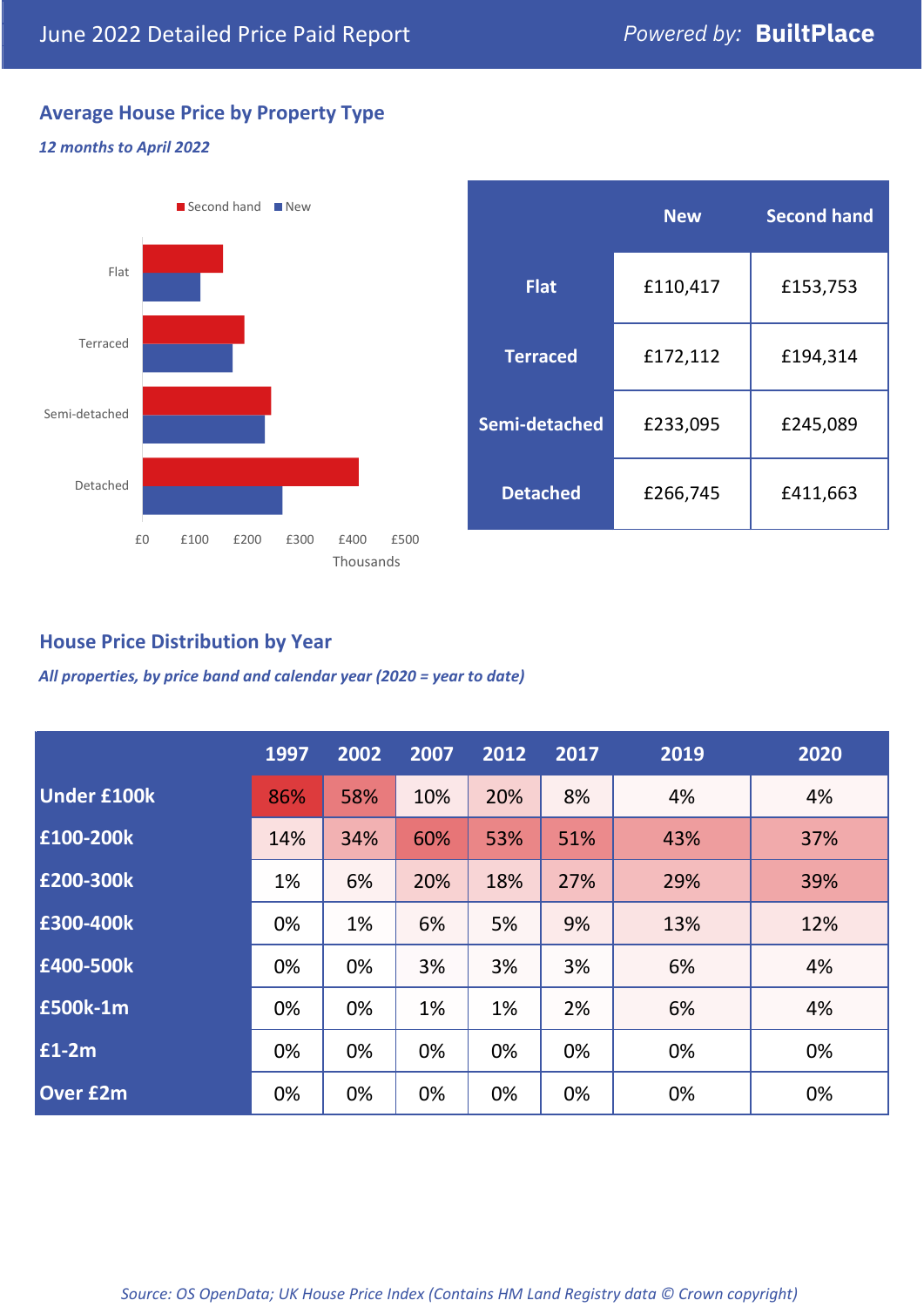## **Transactions (February 2022 data)**

*Annual Transactions, Indexed (2001-05 average = 100)*



There were 1,519 transactions in High Peak during the 12 months to February 2022. This is 71% of the average from 2001- 05 and suggests activity is below pre-downturn levels.

Transactions in High Peak have fallen by 0.8% since 2014, compared to changes of -8.0% for East Midlands and -7.7% for England.



#### *Cash and New Build Sales as % of Total, by Year*

*Note: The data on this page EXCLUDES transactions identified as transfers under a power of sale/repossessions, buy-to-lets (where they can be identified by a mortgage), and transfers to non-private individuals - i.e. it comprises only Land Registry 'A' data.*